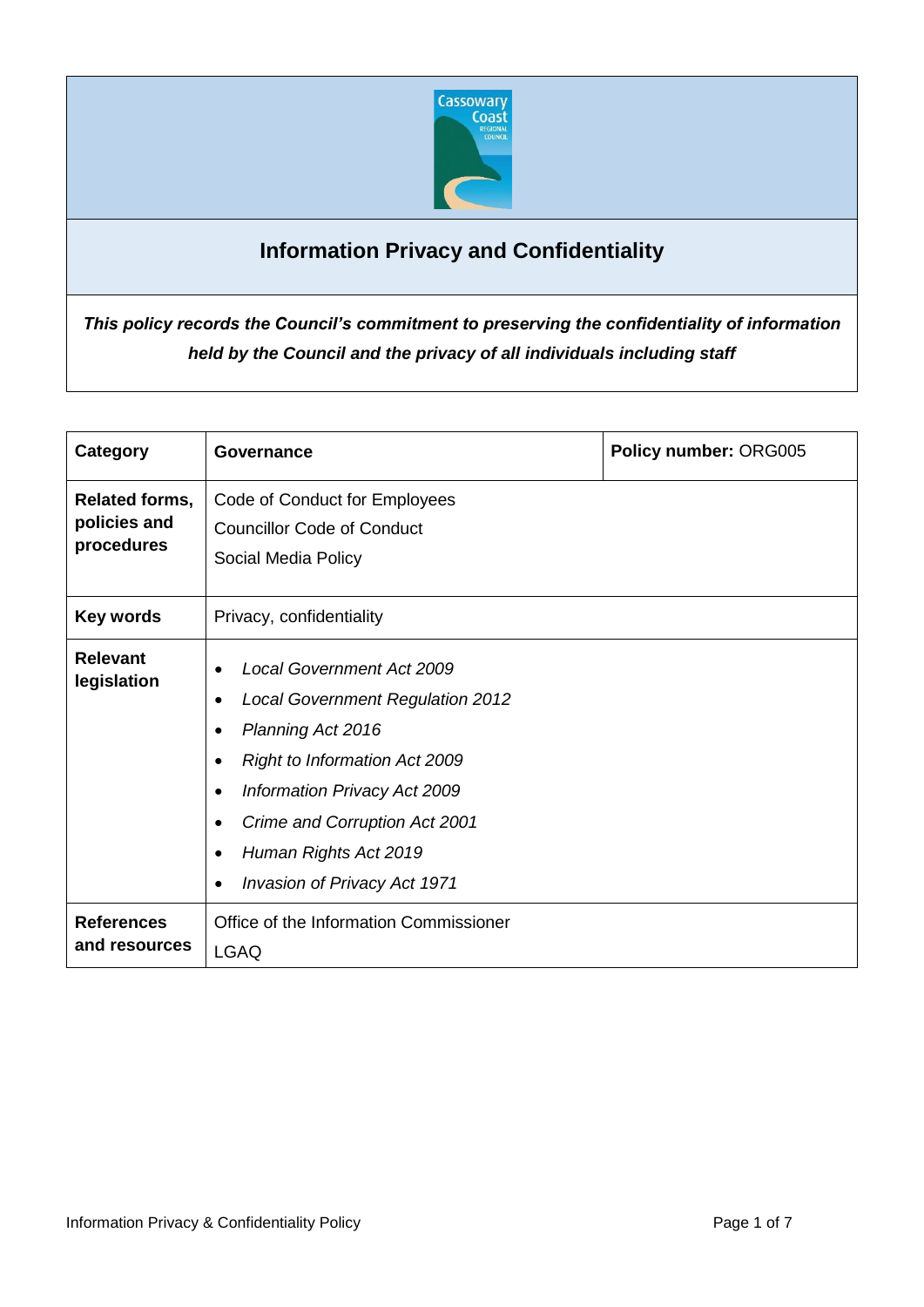| <b>Review due by</b> | Governance                       | 22 July 2022     |
|----------------------|----------------------------------|------------------|
| Approved by          | <b>Council Resolution LG0746</b> | 23 July 2020     |
| Approved by          | Council Resolution GE0034        | 11 October 2018  |
| Approved by          | Council Resolution 1275          | 26 May 2016      |
| Approved by          | Council Resolution 0363          | 23 May 2013      |
| Approved by          | Council Resolution 1299          | 24 February 2011 |
| Approved by          | Council Resolution 0760          | 12 November 2009 |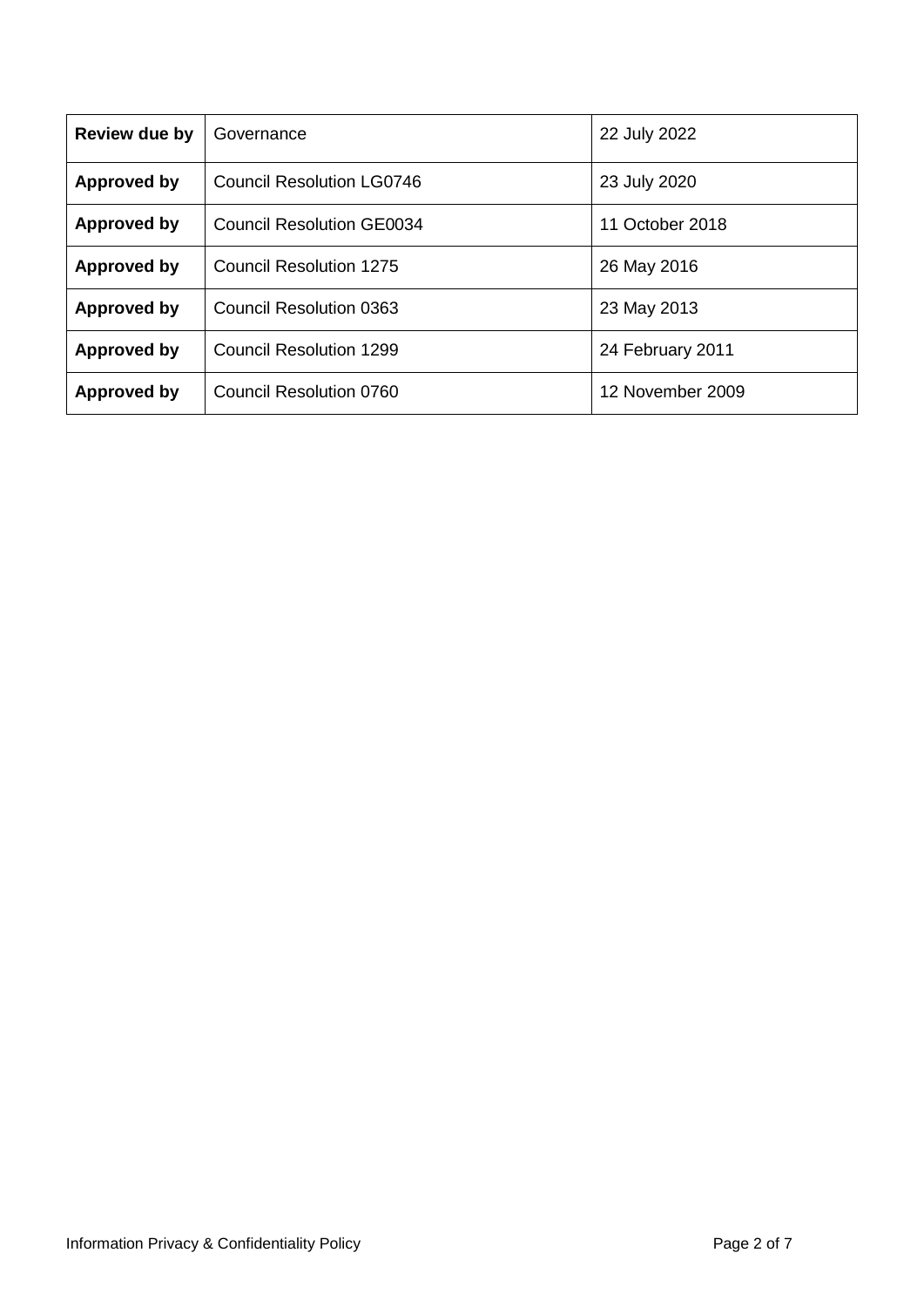#### **INFORMATION PRIVACY AND CONFIDENTIALITY**

#### **1. Purpose**

This policy records the Council's commitment to preserving the confidentiality and privacy of information held by the Council and the privacy of all individuals including staff.

### **2. Scope**

This policy applies to all Councillors, Council employees, Contractors and Volunteers.

The policy also applies to all information that is or should be reasonably known as confidential and/or private which is held by Council and aims to provide clear guidelines to support Councillors and Council employees in balancing the right and duty to inform the public and consult with residents and constituents about Council business with the interest Council has in preventing unauthorised disclosure of confidential or private information.

It is paramount to accept that discretion must be used as it is possible and/or likely that even material which does not bear the words "confidential" or "private" specifically may nevertheless be confidential by its very nature.

## **3. Definitions and principles**

*Confidential information* – is information generally not, known by or available upon request, to the public which could be specifically referred to as such information that may relate to Council's commercial or other activities and may include legal advice obtained by Council. Such confidential information incudes discussions, documents, electronic data/media, tape recording, emails, facsimiles or attachments.

*Councillors* – duly elected councillors of Cassowary Coast Regional Council

*Information Privacy* - is the obligations on Council when it deals with personal information under the privacy principles in the *Information Privacy 2009.*

#### *Local Government Employee* – means—

- (a) the chief executive officer; or
- (b) a person holding an appointment under [section](https://www.legislation.qld.gov.au/view/html/inforce/current/act-2009-017#sec.196) 196 of the *Local Government Act 2009*.

*Personal information* – is information or an opinion, including information or an opinion forming part of a database, whether true or not, and whether recorded in a material form or not, about an individual whose identity is apparent, or can reasonably be ascertained, from the information or opinion.

**Privacy Officer** – is a role held by a Governance Officer as appointed from time to time by the Chief Executive Officer as defined within this policy.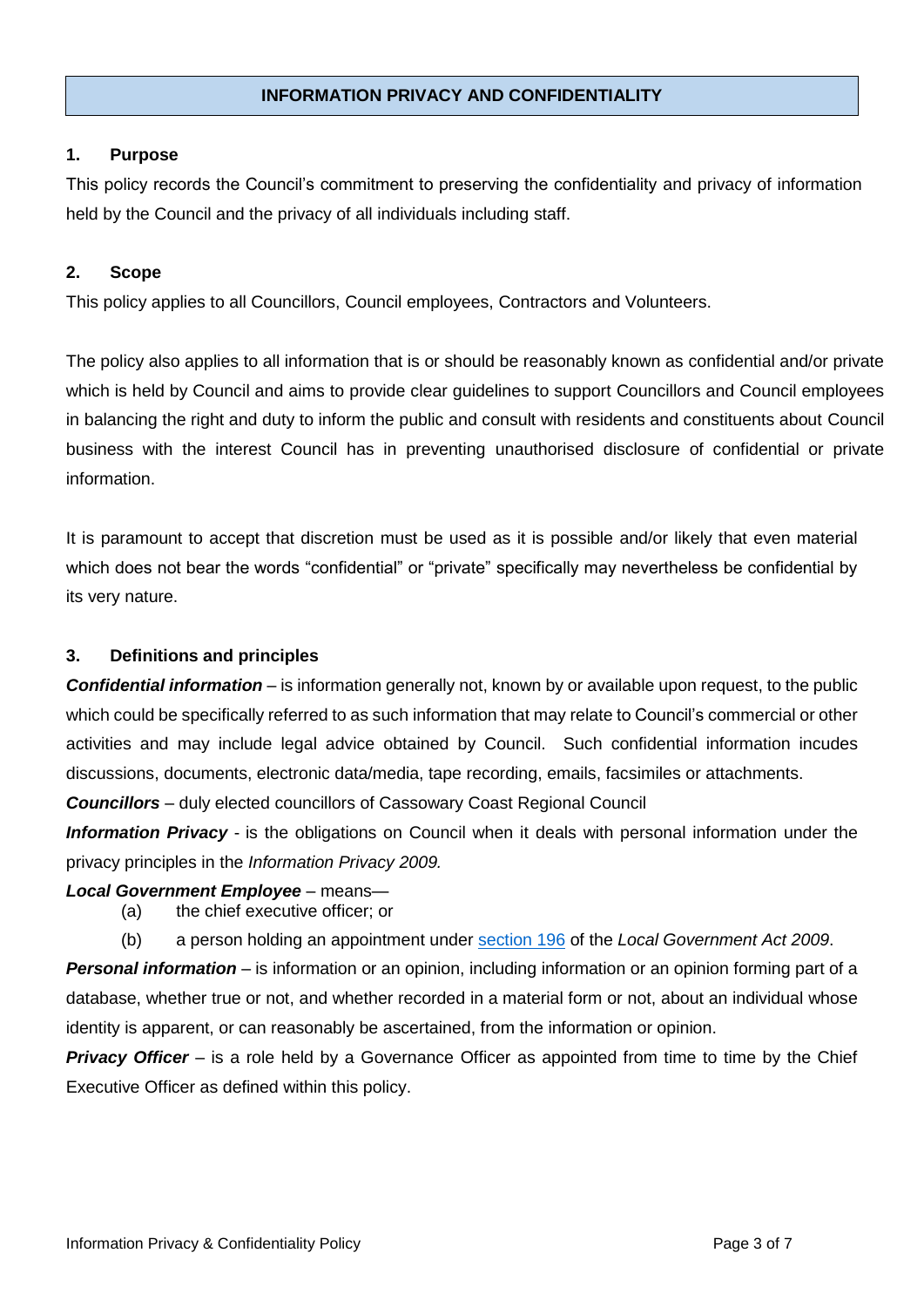# **3.1 Principles**

Council holds information about a range of matters relating to Council business and information relating to private individuals and commercial entities. Council cannot always know in advance which information – if released – will cause negative outcomes for the Council and residents.

To minimise risks to the Council and residents, the Council will preserve the privacy and confidentiality of information held by Council to the fullest extent possible.

There are a number of laws which require the council to make available information to members of the public or government bodies. The Council will fully comply with its obligations under those laws while also ensuring Council complies with the privacy principles contained in the *Information Privacy Act 2009*.

## **4. Responsibility**

Non-compliance with this policy could place Council in breach of both Sections 171(3) and 200 of the *Local Government Act 2009* ´Misconduct" and/or the *Information Privacy Act 2009*. It is important to note that an individual could face personal liability and/or criminal prosecution if damage is caused to third parties in some circumstances.

It is a requirement on the part of all those stated above to make themselves aware of the types of information Council deems to be confidential and the personal responsibilities they have to ensuring there is no disclosure of this information.

That requirement extends to—

- exercising due care when handling or using information acquired in your role with Council;
- if you are uncertain, presume information is confidential and seek advice from your supervisor, Chief Executive Officer or Executive Governance;
- acknowledge that from time-to-time there will be information that must be treated as confidential because to release it would reduce public trust and confidence in the integrity of Council;
- do not discuss personal information conveyed to you by a local government employee with a third party (also local government employee) unless you have been provided with appropriate consent do so by the individual concerned;
- do not discuss confidential Council information with family, friends and business associates; and
- ensure documents containing confidential information are properly safeguarded at all times.

In order to promote strong privacy governance, the Chief Executive Officer shall ensure that Council has a duly appointed Privacy Officer. The Privacy Officers role is to: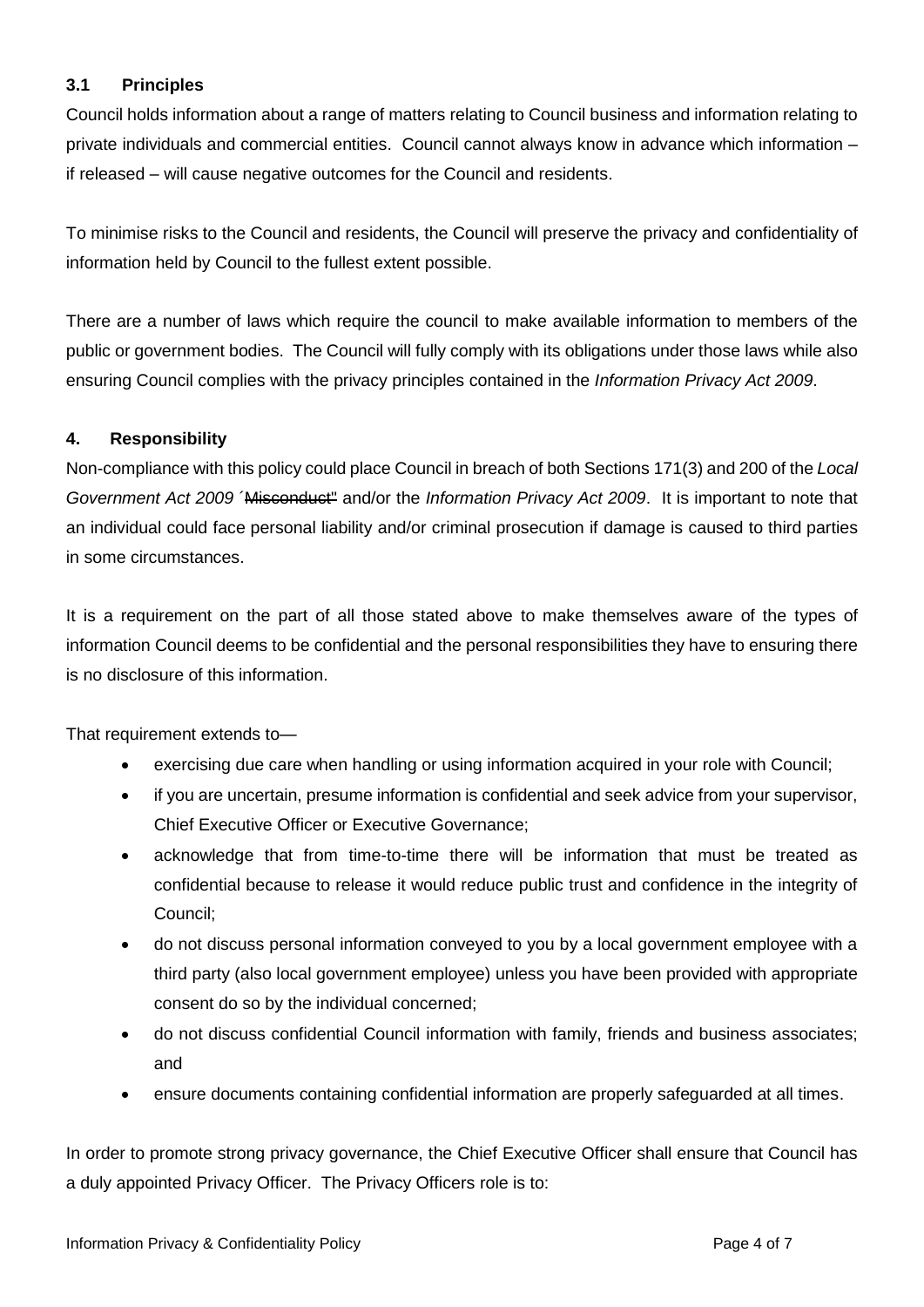- provide privacy advice internally;
- liaise with the Office of the Australian Information Commissioner and Queensland Information Commissioner;
- co-ordinate the handling of internal and external privacy enquiries, privacy complaints, and requests for access to, and correction of, personal information;
- maintaining a record of Council's personal information holdings;
- assisting with the preparation of Privacy Impact Assessments; and
- measuring and documenting Council's performance against Council's Performance Management Plan.

## **4.2 Acknowledgement**

It is acknowledged that some of the classes of information as stated above may need to be disclosed from time to time for legal proceedings or in accordance with the *Right to Information Act 2009* and/or the *Information Privacy Act 2009*.

When an external party is requesting access to Council records, it should be assumed that there will be information either produced, managed by or given to Council that will be confidential. Access can only be provided to external parties under the relevant legislation, local law, policy or through administrative access.

Where there is a dispute and/or confusion about access, the external party has a legal right to apply under the *Right to Information Act 2009* or *Information Privacy Act 2009* for access.

Council ensures that privacy and confidentiality of information it holds and takes all reasonable precautions to ensure that personal information (about individuals), commercial-in-confidence information (about organisations), or other sensitive information is not misused, intentionally or unintentionally, either within the council or shared with third parties.

In accordance with the *Human Rights Act 2019* (Qld) (**HR Act**) it would be unlawful for Council to make a decision or take an action that is not compatible with human rights, or to make a decision and fail to give proper consideration to relevant human rights. There are exceptions which include where Council could not reasonably have acted differently or made a different decision because of another law. Human rights may also be limited where that limit is justified and reasonable.

# **5. Collection, retention and use of information**

Any information supplied to Council will only be used for the purpose for which it was supplied or as required under applicable legislation. Guidelines are in place for the proper storage, access and handling of all confidential information including but not limited to—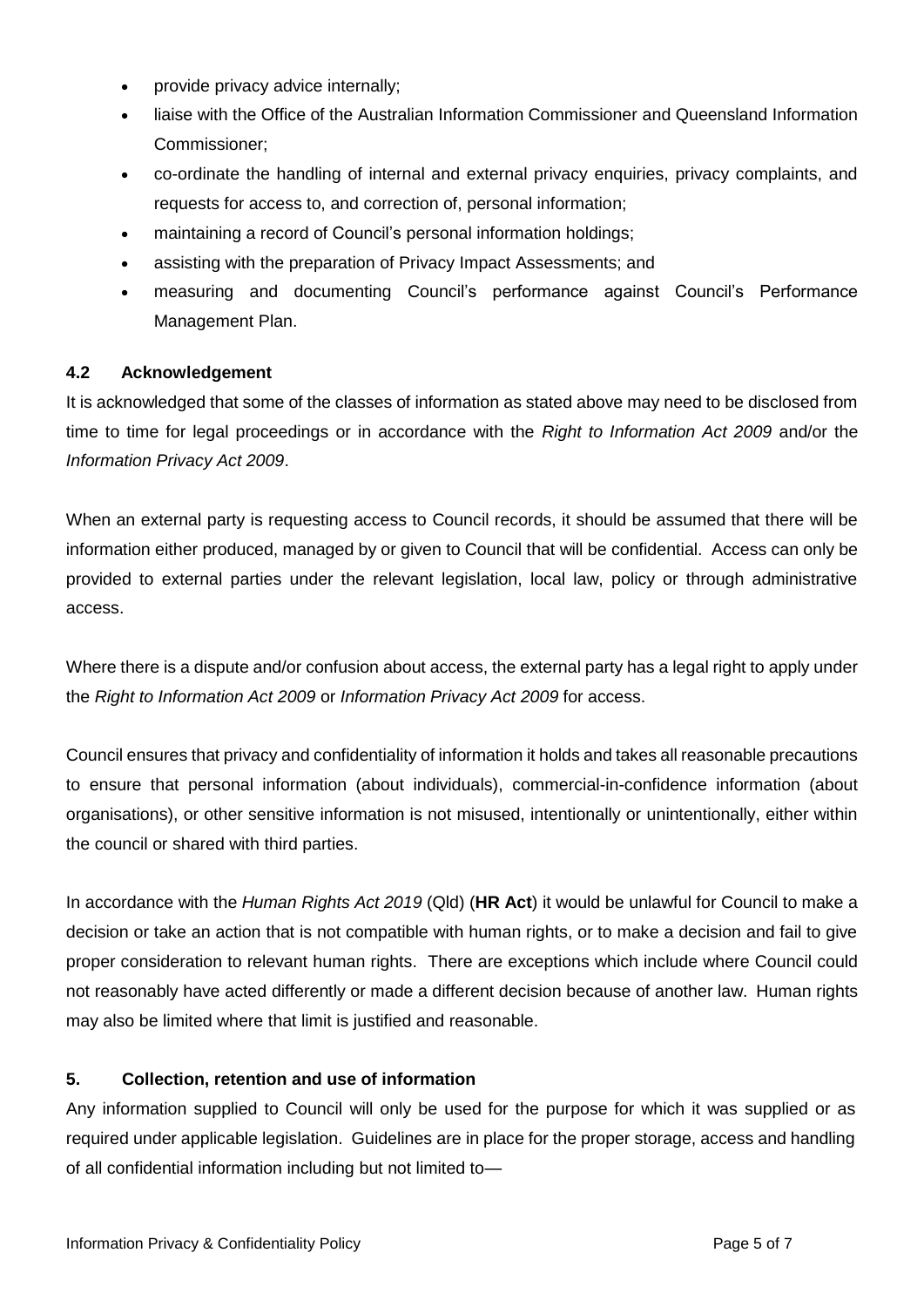- (a) when working with confidential/private information outside of the work place, consideration to:
	- (i) Loss of information
	- (ii) Accidental disclosure
	- (iii) Use of USB Flash Drives and other electronic or telecommunications devices
- (b) maintain privacy by:
	- (i) not discussing work matters with persons not entitled to know such information; and
	- (ii) safeguarding confidential files and information; and
	- (iii) ensuring collected information is only used in a manner consistent with the purpose for which it was originally collected or as required under applicable legislation.
- (c) ensuring physical security by:
	- (i) locking filing cabinets and servers
	- (ii) restricting access to certain areas
	- (iii) positioning computer terminals so they cannot be seen by unauthorised personnel
	- (iv) questioning unaccompanied or unrecognised visitors
	- (v) disposing of paper records and digital storage devices securely.
	- (vi) speaking discreetly so as not to allow third parties to overhear information

Council has in place a Social Media Policy that outlines how staff should express opinions and share information in a fashion that, despite it occurring in staff members private lives and during times outside of normal working hours, it could be seen to relate to Council services and corporate initiatives. Any sharing of Council information and/or making statements that are about the Council on social media platforms may be in breach of this policy and/or the Code of Conduct.

## **6 Confidential Information**

Council operates in an environment of public accountability in which it seeks to inform the public of issues under consideration and the nature of decisions made by Council and its committees. Therefore, information should ordinarily be released to the public unless there are compelling reasons which indicate that this is not in the public interest.

Full details of the areas in which information would **always** be treated as confidential and **not** released can be found in the attached *Information Privacy & Confidentiality Guidelines* Document.

## **7 Personal Information**

Personal information **must not be released** to any person unless—

- the information relates only to that person (that is, it is solely information about the person); or
- it is information that relates only to a person, and that person has provided the Council with written authority to release the information to someone else; or